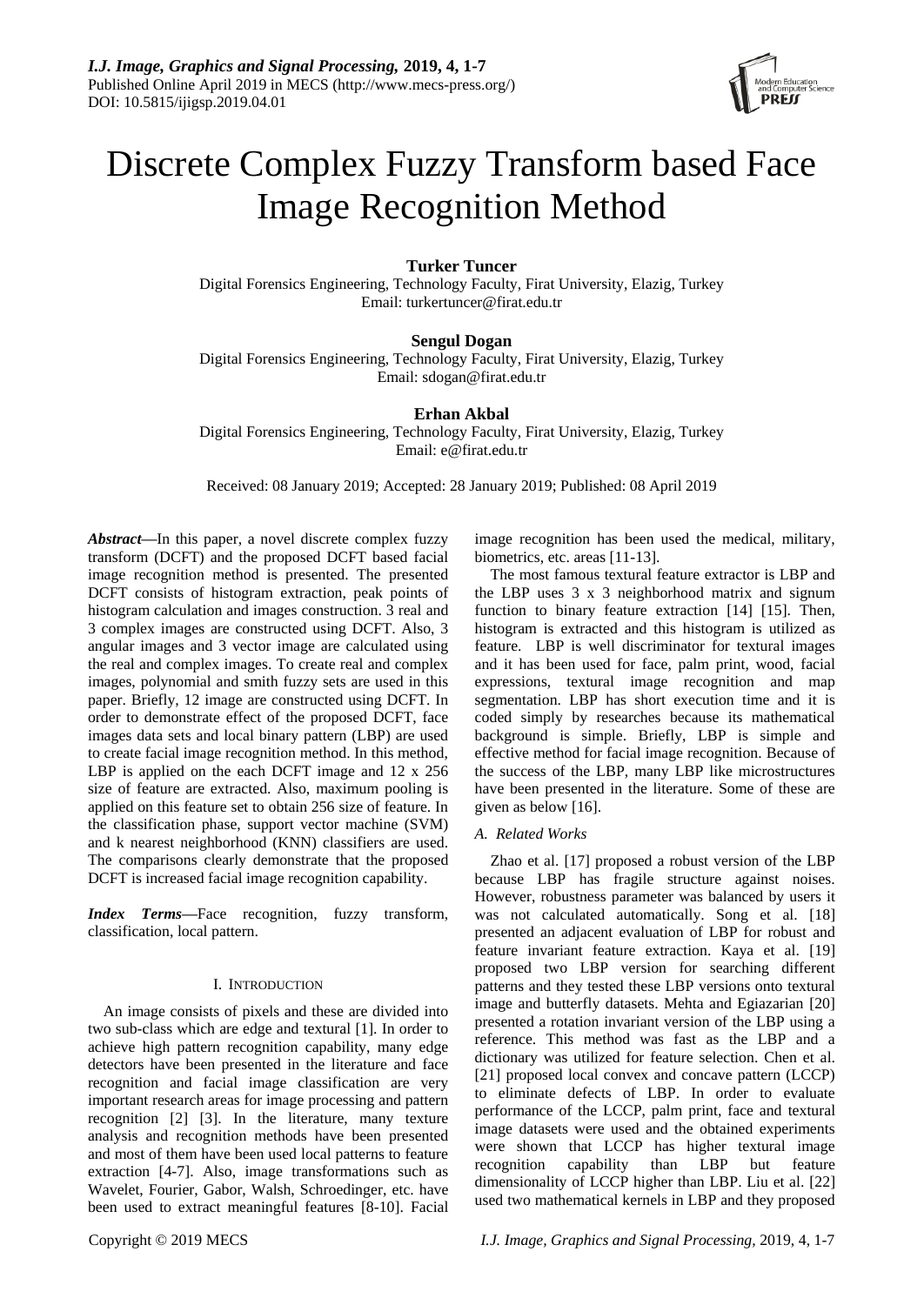an extended version of the LBP. In this method, angular and radial differences were used instead of pixel values to calculate LBP values. The main objective of this method was to improve facial recognition ability of the LBP. Adnan et al. [23] presented a 1D local ternary pattern (LTP) for fall detection from audio signals. LTP is similar to LBP but LTP uses ternary function to extract binary features and 512 dimensions of feature are extracted using LTP. This method consisted of silent zone suppression, feature extraction with 1D LTP and classification using SVM. They used 2 acoustic datasets and experiment of this study were demonstrated that 1D version of the LTP was successful for audio classification. Liu et al. [24] fused LBP and color image feature (CIF) features to achieve higher textural image classification and retrieval capabilities. Wang et al. [25] used LBP to cloud classification for atmospheric research. Yuan et al. [26] mixed distance based LBP and co-occurrence of LBP features to improve recognition ability. They utilized hamming distance to create a distance based LBP. Textural, smoke image and material datasets were used for evaluation. Singh et al. [27] proposed a color image version of the LBP. HSI color space was used to extract features. Also, uniform patterns were used in this paper. Yang and Yang [28] presented an improved version of the LBP for optical character recognition and they used 4 optical character datasets to evaluate their method. Citraro et al. [29] proposed an extended 3D version of the LBP to detect oxygenated and non-oxygenated brain tissues from MR images for newborn babies

In this paper, a novel complex fuzzy computation based fuzzy transform which called as DCFT is presented and DCFT is used with LBP for facial image recognition. The major contributions and organizations of this paper given as Sections 1.1 and 1.2 respectively.

## *B. Major Contribution*

The major contributions of this paper are given as below.

- By using polynomial and smith fuzzy sets, a novel complex fuzzy space is obtained.
- A novel complex fuzzy transformation is presented to extract different features of images using this fuzzy space.
- Combining and maximum pooling are utilized as feature fusion. These methods are improved recognition ability.
- The presented textural image recognition method has high image recognition capability.
- This method is the first facial image method using complex fuzzy space in the literature up to now.
- This paper demonstrates that variable fuzzy sets can be used to create complex fuzzy space.
- The proposed method has low computational complexity and it has high classification for facial image classification. These results clearly proved success of this paper.
- A novel lightweight face classification method is presented.

#### *C. Organization*

The structure of the rest of this paper is given as follows. In the second section Discrete Complex Fuzzy Transform is presented. The proposed facial image recognition method is explained in the Section 3. The experimental results are given in the Section 4 and finally conclusions and recommendations are given in the Section 5.

#### II. LOCAL BINARY PATTERN

LBP is the first known microstructure for textural feature extraction and it has been used various applications of pattern recognition, computer vision and image processing. LBP uses 3 x 3 size of neighborhood matrix to extract local features and it uses signum function for feature coding. It has a simple structure. An example about LBP is shown in Fig. 1 [14 [15].



Fig.1. An example about LBP.

In the LBP, firstly image is divided into 3 x 3 size of overlapping blocks and center pixel of each block utilized as reference value. By using this reference value and signum function, binary feature coding is applied. Then, histogram of this image is considered as feature vector. To better understanding LBP, description of it given as below mathematically [8] [30].

$$
b_1 = S(p_{i+1,j+1}, p_{i,j})
$$
 (1)

$$
b_2 = S(p_{i+1,j+1}, p_{i,j+1})
$$
 (2)

$$
b_3 = S(p_{i+1,j+1}, p_{i,j+2})
$$
 (3)

$$
b_4 = S(p_{i+1,j+1}, p_{i+1,j}) \tag{4}
$$

$$
b_5 = S(p_{i+1,j+1}, p_{i+1,j+2})
$$
 (5)

$$
b_6 = S(p_{i+1,j+1}, p_{i+2,j})
$$
 (6)

$$
b_7 = S(p_{i+1,j+1}, p_{i+2,j+1}) \tag{7}
$$

$$
b_8 = S(p_{i+1,j+1}, p_{i+2,j+2})
$$
 (8)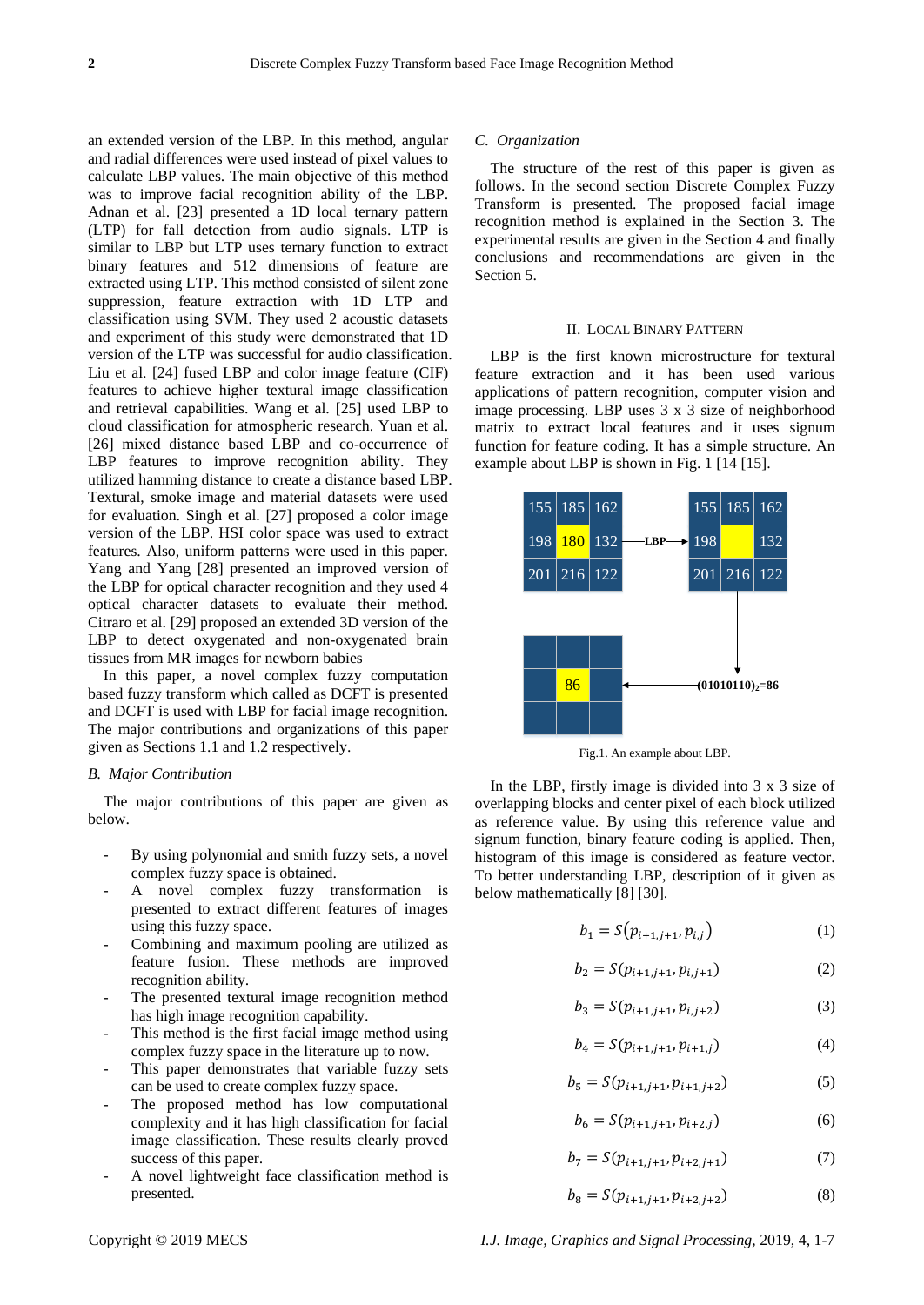$$
S(x, y) = \begin{cases} 0, x - y < 0 \\ 1, x - y \ge 0 \end{cases}
$$
 (9)

$$
LBP^{value} = \sum_{k=1}^{8} b_k \ge 2^{8-k} \tag{10}
$$

where *p* is pixel value, *b* is bit value,  $S(.)$  defines signum function and  $LBP^{value}$  represents LBP value of the 3 x 3 size of block [8] [15].

## III. THE PROPOSED TRANSFORM: DISCRETE COMPLEX FUZZY TRANSFORM (DCFT)

In this study, novel fuzzy transform which is called as DCFT is presented to extract different and salient features. The steps of the proposed DCFT are given as below.

**Step 1:** Load image.

**Step 2:** Extract histogram of the image H with length of 256.

**Step 3:** Divide histogram into 3 pieces which are  $H_1$ ,  $H<sub>2</sub>$  and  $H<sub>3</sub>$  with length of 85, 85 and 86 respectively.

**Step 4:** Calculate indices of the peak points of the  $H_1$ ,  $H_2$  and  $H_3$  using Eq. 11.

$$
[m_i p_i] = \max(H_i), i = \{1, 2, 3\}
$$
 (11)

Where  $m_i$  are maximum values of each pieces of the histogram and  $p_i$  are indices of  $m_i$ .

**Step 5:** Calculate threshold points using the peak points.

$$
t_1 = p_1 \tag{12}
$$

$$
t_2 = p_2 + 85 \tag{13}
$$

$$
t_3 = p_3 + 170 \tag{14}
$$

Where  $t_1, t_2$  and  $t_3$  are threshold points of the fuzzy sets.

**Step 6:** Normalize pixel values of the image using Eq. 15.

$$
v_{i,j} = \frac{p_{i,j}}{255}, i = \{1, 2, \dots M\}, j = \{1, 2, \dots, N\}
$$
 (15)

Where  $p_{i,j}$  is pixel values,  $v_{i,j}$  is normalized pixel values,  $M$  and  $N$  represent width and height of the image.

Step 7: Create real and complex fuzzy set using threshold points. Polynomial fuzzy sets represent real and smith fuzzy sets are complex.

$$
R(v_{i,j}) = 1 - \left(\frac{v}{t_i} - 1\right)^2 \tag{16}
$$

$$
C(v_{i,j}) = \frac{1}{1 + \frac{|v - t_i|^2}{0.15}}
$$
 (17)

Where  $R$  and  $C$  represent real and complex fuzzy functions.

**Step 8:** Normalize real and complex values using normalization equation.

$$
v_{i,j}^N = \frac{v_{i,j} - v_{min}}{v_{max} - v_{min}}\tag{18}
$$

Where  $v_{i,j}^N$  normalized value,  $v_{max}$  and  $v_{min}$  represent minimum and maximum value.

**Step 9:** Apply  $R$  and  $C$  function to pixel values and calculate real and complex values.

$$
R + Ci \tag{19}
$$

3 real and complex images by using Step 9.

**Step 10:** Calculate 3 angular and 3 phase images using Eq. 20 and 21.

$$
A_l = \arctan\left(\frac{c_l}{R_l}\right), l = \{1, 2, 3\} \tag{20}
$$

$$
P_l = \sqrt{R_l^2 + C_l^2}, l = \{1, 2, 3\}
$$
 (21)

The steps 1-10 are clearly explained the proposed DCFT. In the Fig.2, an example about the complex and real fuzzy sets used in this work are shown.

LBP is the first known microstructure for textural feature extraction. LBP has been used various applications of pattern recognition, computer vision and image processing. LBP uses 3 x 3 size of neighborhood matrix to extract local features and it uses signum function for feature coding. It has a simple structure. An example about LBP is shown in Fig. 1 [14] [15].

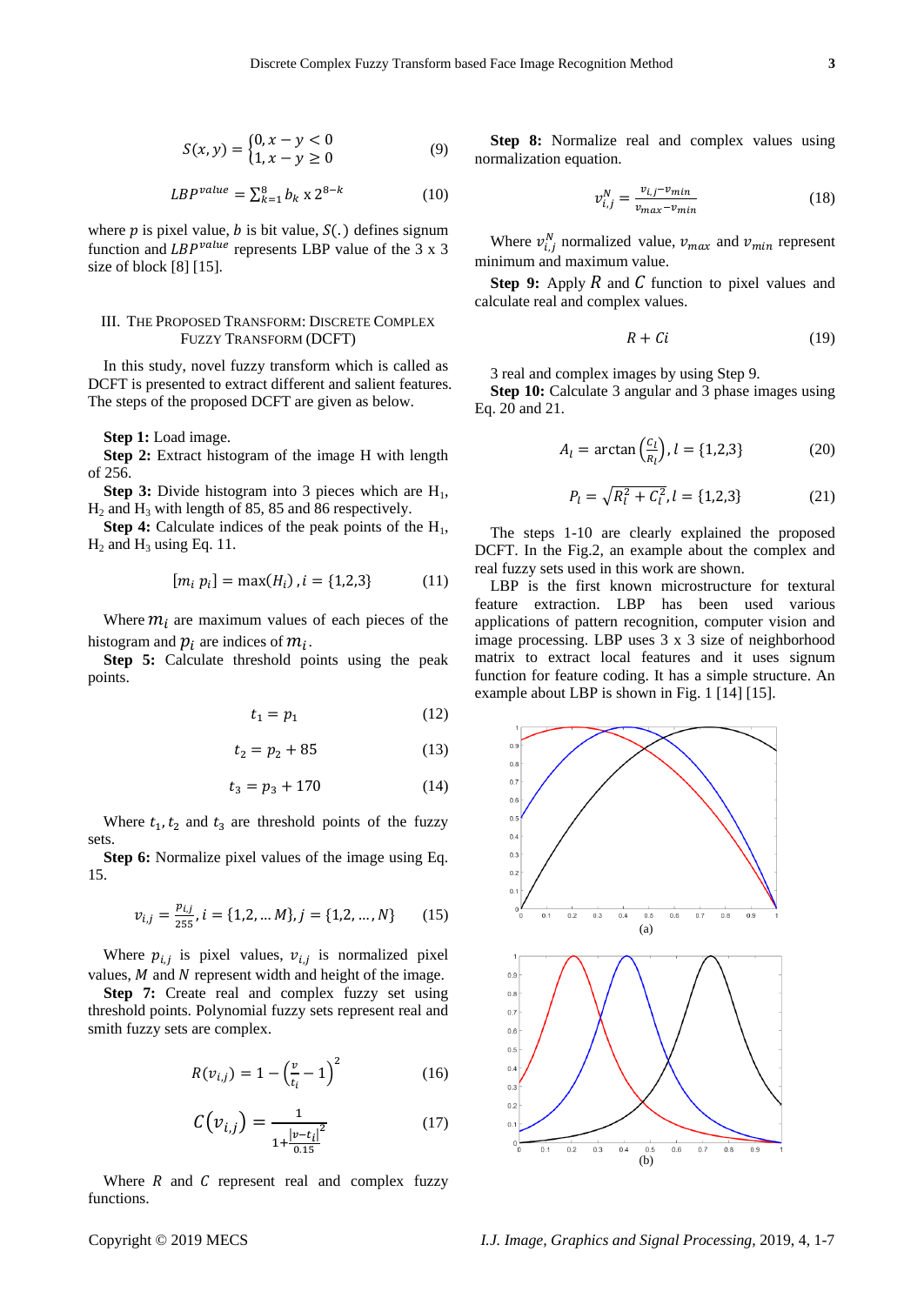

Fig.2. A The fuzzy sets used in this study (a) real fuzzy sets (b) complex fuzzy sets (c) real and complex fuzzy sets.

12 images are obtained when DCFT was applied on images. These are 3 real images, 3 complex (imaginary) images, 3 angular images and 3 phase images. In the Fig. 3, an example about the proposed DCFT is shown.



Fig.3. An example about DCFT using Lena.

# IV. THE PROPOSED DCFT AND LBP BASED FACIAL IMAGE RECOGNITION METHOD

In this paper a novel DCFT and LBP based facial image recognition method is presented. In this method, firstly DCFT applied on a cover image then 12 fuzzy images are obtained. To texture feature extraction, LBP is applied on each fuzzy image and histograms of these images are utilized as feature vector. In order to feature

fusion, combining and maximum pooling methods are considered. In the classification phase, KNN and quadratic kernel SVM classifiers are used. The graphical outline of the proposed DCFT based method is shown in as Fig. 4.



Fig.4. The graphical representation of the proposed DCFT and LBP based texture recognition method.

The steps of the proposed method are given as below. **Step 1:** Load image.

**Step 2:** Apply DFCT and obtain 12 fuzzy images.

**Step 3:** Calculate LBP of each fuzzy image an obtain 12 feature vector with length of 256.

**Step 4:** Combine each vector and obtain *F* with length of 3072.

**Step 5:** Combine histogram real, complex, angular and phase images and obtain *FR, FC, FA* and *FP* with length of 768 respectively.

**Step 6:** Reduce length of *F, FR, FC, FA* and *FP* using maximum pooling and obtain *PF, PFR, PFC, PFA* and *PFP* with length of 256. Pseudocode of the maximum pooling on the histogram is lied in Algorithm 1.

**Algorithm 1. Pseudo code of the maximum histogram pooling.**

| <b>Input:</b> Feature vector F with length of L              |
|--------------------------------------------------------------|
| <b>Output:</b> Pooled feature vector PF with length of $L/b$ |
| $1:$ count=1;                                                |
| 2: for i=1 to L step by b do                                 |
| window = $F(i:i + b - 1)$ ; // Divide feature<br>3:          |
| vector into <i>b</i> length of windows.                      |
| 4: $PF(count) = max(F);$                                     |
| 5: $count = count + 1$ ;                                     |
| 6: endfor i                                                  |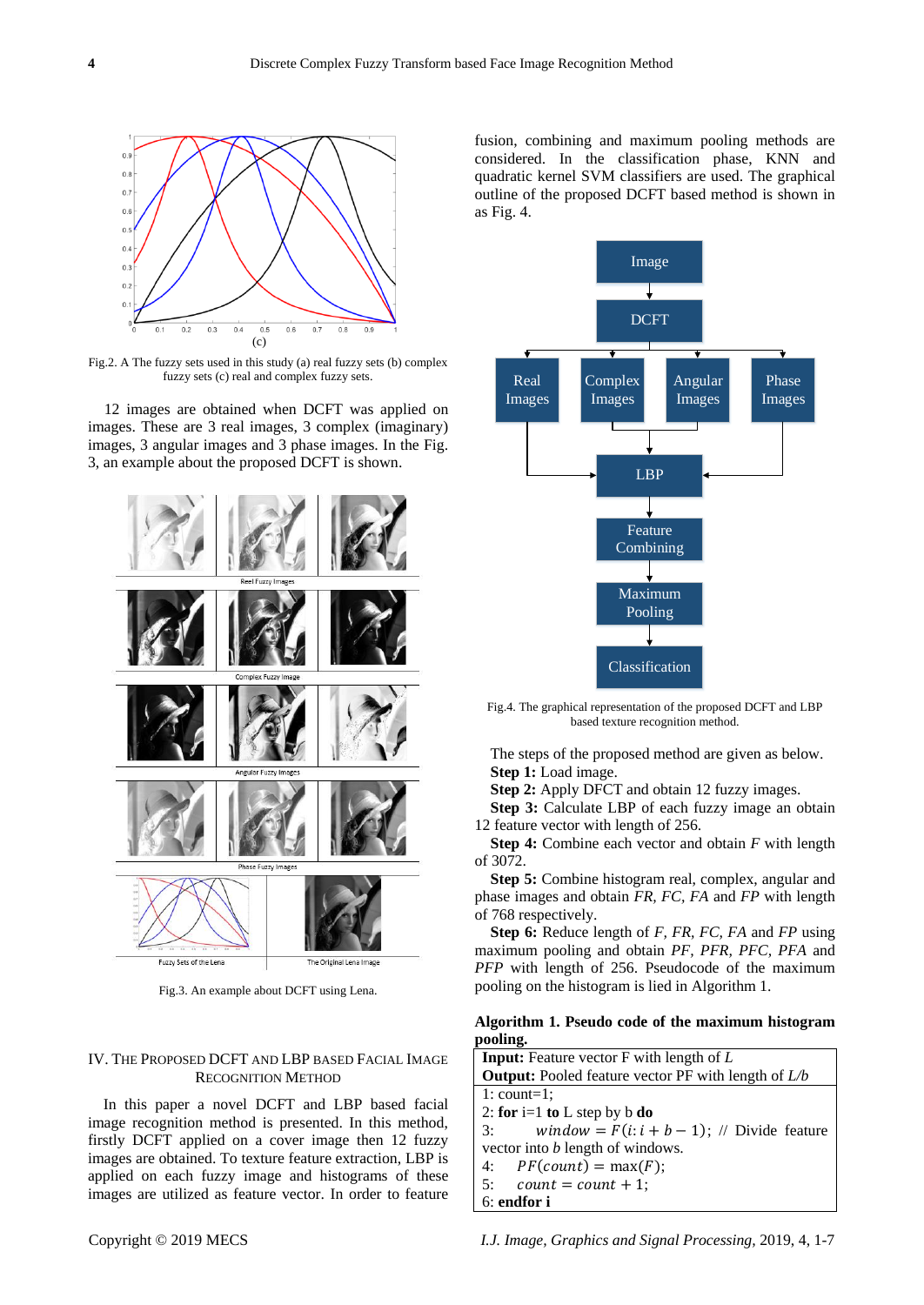**Step 8:** Classify 10 feature vectors obtained using KNN and SVM.

## V. EXPERIMENTAL RESULTS

The proposed method was programmed by MATLAB 2018a. The extracted features were classified using classification learner toolbox in the MATLAB. KNN and SVM were chosen as classifiers. In this section, 5 face datasets were used to evaluate performance of the proposed method and the widely used methods in the literature were utilized to obtain results. Also, the generated 10 feature vectors which are *F, FR, FC, FA, FP, PF, PFR, PFC, PFA* and *PFP* were evaluated respectively. In the classification phase, KNN and quadratic kernel SVM were considered to calculate recognition capability ATT [31], CIE [32], FACE94 [33], FERET [34], MUCT [35], AR [36] face image databases were considered and properties of them listed in Table 1.

Table 1. The properties of the facial databases for performance evaluation.

| Database                                                          | Classes                          | Samples                   | Total                                  | Sample<br>per Class Samples Resolution                                             | Image<br>Format                                                                              |
|-------------------------------------------------------------------|----------------------------------|---------------------------|----------------------------------------|------------------------------------------------------------------------------------|----------------------------------------------------------------------------------------------|
| AT&T<br><b>CIE</b><br>Face94<br>AR<br><b>MUCT</b><br><b>FERET</b> | 30<br>30<br>30<br>30<br>43<br>50 | 10<br>10<br>10<br>10<br>6 | 300<br>300<br>300<br>300<br>301<br>300 | 92 x 112<br>2048 x 1536<br>170 x 512<br>768 x 576<br>$480 \times 640$<br>512 x 768 | $pgm\rightarrow$ ipg<br>jpg<br>jpg<br>raw $\rightarrow$ jpg<br>ipg<br>$ppm\rightarrow$ $ppg$ |

The attributes of classification were given Table 2.

Table 2. The attributes of classification used in the experimental results.

| Method     | <b>Attributes</b>    | Value      |
|------------|----------------------|------------|
|            | Kernel function      | Ouadratic  |
|            | Box constraint level |            |
| <b>SVM</b> | Kernel scale mode    | Auto       |
|            | Manuel kernel scale  | 1          |
|            | Multiclass method    | One-vs-All |
|            | Standardize data     | True       |
|            | PCA                  | Disable    |
|            | Number of neighbors  |            |
|            | Distance metric      | City Block |
| KNN        | Distance weight      | Equal      |
|            | Standardize data     | True       |
|            | PCA                  | Disable    |
|            |                      |            |

To obtain image recognition ability measurements, accuracy was utilized as the performance metric and the mathematical description of it is given Eq. 22 [37].

$$
Acc = \frac{\#Number\ of\ true\ predicted\ samples}{\#Number\ of\ total\ samples} \tag{22}
$$

Where *Acc* represents accuracy.

The experimental results are given LBP and DCFT-LBP in Table 3 and Table 4, respectively.

Table 3. The experimental results for LBP.

|       | ATT  | CIE FACE94 AR MUCT FERET      |           |      |
|-------|------|-------------------------------|-----------|------|
| SVM - |      | 83.3 95.0 96.7 81.3 52.8 92.3 |           |      |
| KNN   | 77.3 | 95.7 94.0                     | 76.8 23.6 | 93.3 |

#### Table 4. The experimental results for DCFT-LBP.

|              |            | PF   | PFA  | PFC  | PFP  | PFR  |
|--------------|------------|------|------|------|------|------|
|              | <b>SVM</b> | 93.3 | 74.3 | 76.0 | 60.3 | 88.0 |
| ATT          | <b>KNN</b> | 93.0 | 77.3 | 83.3 | 66.0 | 88.3 |
|              | SVM        | 99.0 | 59.0 | 70.3 | 50.7 | 88.3 |
| CIE          | <b>KNN</b> | 99.3 | 55.0 | 70.7 | 46.0 | 90.0 |
| FACE9        | <b>SVM</b> | 98.7 | 77.0 | 76.0 | 64.7 | 80.0 |
| 4            | KNN        | 97.7 | 77.7 | 84.3 | 71.0 | 87.3 |
|              | <b>SVM</b> | 92.6 | 76.1 | 75.2 | 65.8 | 83.2 |
| AR           | <b>KNN</b> | 86.8 | 78.1 | 82.9 | 69.7 | 88.7 |
|              | <b>SVM</b> | 81.8 | 72.8 | 80.4 | 64.8 | 78.4 |
| MUCT         | <b>KNN</b> | 75.5 | 74.1 | 78.1 | 66.8 | 84.4 |
| <b>FERET</b> | <b>SVM</b> | 95.0 | 70.3 | 78.3 | 62.3 | 88.7 |
|              | KNN        | 93.7 | 73.7 | 83.7 | 64.7 | 91.7 |

Comparison results are given for SVM and KNN classifications in Fig. 5.



Fig.5. The comparison results of LBP and DCFT-LBP for SVM and KNN.

According to experimental results,

- The proposed DCFT improved the performance of the LBP at high rate.
- 256 x 12 dimension of the feature vector was obtained by using DCFT-LBP. Maximum pooling was used to reduce 256 dimension of feature vector. Thus, fair comparison was provided. 5 feature vector which are PF, PFA, PFC, PFP and PFR are obtained using the maximum pooling.
- PF achieved the best performance compared to other vectors (PFA, PFC, PFP, PFR). Therefore, PF is used in face recognition.
- DCFT can also be used other descriptors.
- The proposed method is an LBP like method. Therefore, LBP was used for comparison. The comparative results are Table 5.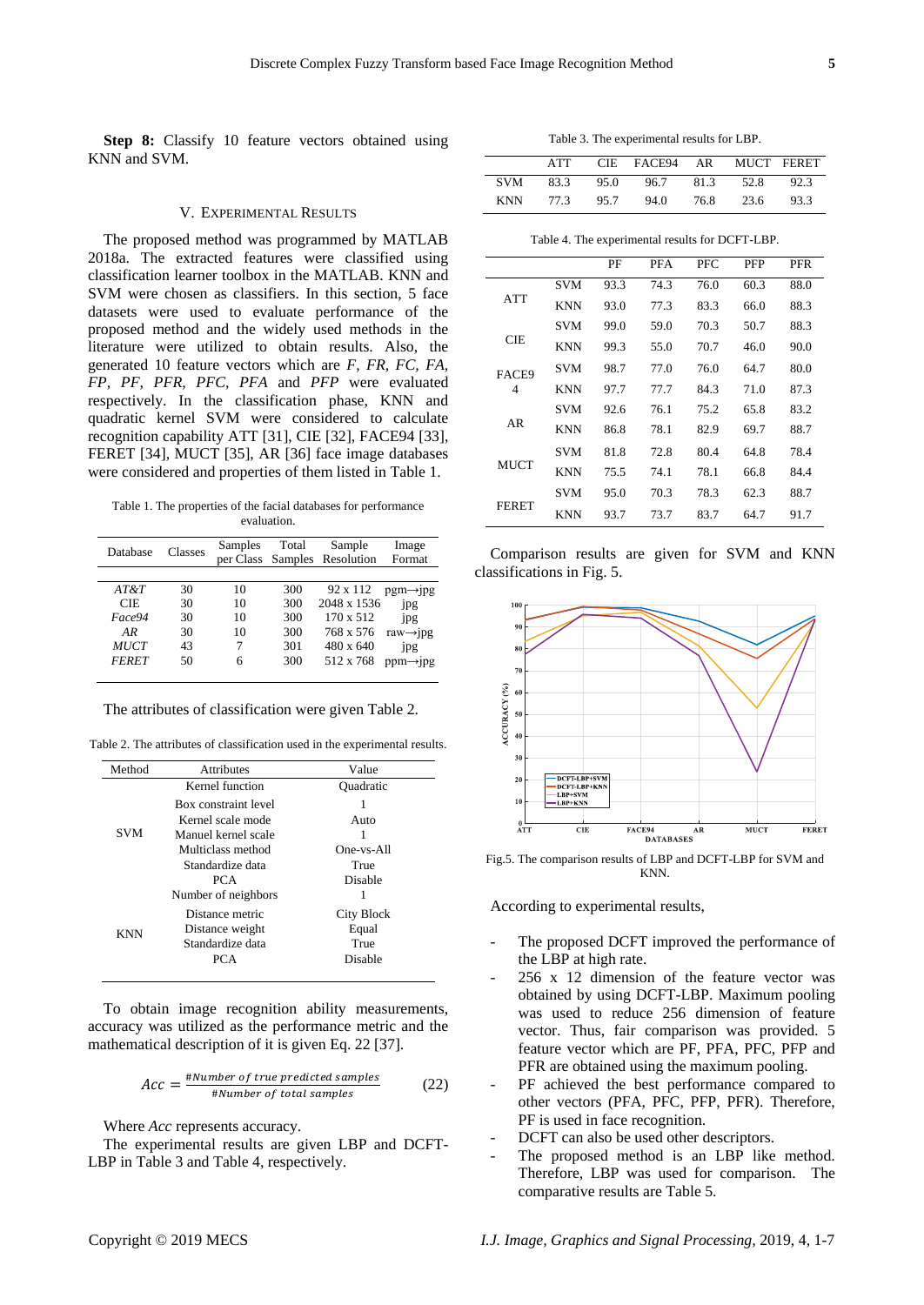| Database     | Classifier | LBP  | The proposed DCFT- |
|--------------|------------|------|--------------------|
|              |            |      | $LBP$ (PF)         |
|              | <b>SVM</b> | 83.3 | 93.3               |
| ATT          | <b>KNN</b> | 77.3 | 93.0               |
|              | <b>SVM</b> | 95.0 | 99.0               |
| <b>CIE</b>   | <b>KNN</b> | 95.7 | 99.3               |
|              | <b>SVM</b> | 96.7 | 98.7               |
| FACE94       | <b>KNN</b> | 94.0 | 97.7               |
|              | <b>SVM</b> | 81.3 | 92.6               |
| AR           | <b>KNN</b> | 76.8 | 86.8               |
|              | <b>SVM</b> | 52.8 | 81.8               |
| MUCT         | <b>KNN</b> | 23.6 | 75.5               |
| <b>FERET</b> | <b>SVM</b> | 92.3 | 95.0               |
|              | <b>KNN</b> | 93.3 | 93.7               |

Table 5. Comparison results of the proposed DCFT-LBP and LBP.

PF was used in the comparisons because PF and LBP have 256 sized features. According to Table 5, the proposed method increased success of the LBP for facial image recognition.

#### VI. CONCLUSIONS AND RECOMMENDATIONS

In this paper, a novel discrete fuzzy transformation which is called as DCFT and a facial image recognition method to illustrate effect of the DCFT have been presented. The proposed DCFT is the first complex fuzzy transform for the images up to now. The main objective of this transformation is to search different features of the images and increasing recognition ability. By using DCFT, 12 image have been obtained from an image. In the DCFT and LBP based facial image recognition method, DCFT and LBP have been utilized as feature extraction, combining and maximum pooling have been considered as feature fusion and reduction, KNN and quadratic kernel SVM have been used as classifiers. To obtain numerical results, 5 facial image datasets were used and these experimental results showed that the DCFT increased performance of the LBP.

In future studies, novel image processing methods such as image segmentation, noise removal, pattern recognition, image compression, biometrics applications, etc. may be proposed in the literature and variable fuzzy sets may be used for complex fuzzy space to create novel versions of the DCFT.

#### **REFERENCES**

- [1] Turk, M.A. and Pentland, A.P., 'Face Recognition Using Eigenfaces', in, Computer Vision and Pattern Recognition, 1991. Proceedings CVPR'91., IEEE Computer Society Conference on, (IEEE, 1991)
- [2] Yang, G. and Huang, T.S., 'Human Face Detection in a Complex Background', *Pattern recognition*, 1994, 27, (1), pp. 53-63.
- [3] Zhang, W., Shan, S., Gao, W., Chen, X., and Zhang, H., 'Local Gabor Binary Pattern Histogram Sequence (Lgbphs): A Novel Non-Statistical Model for Face

Representation and Recognition', in, *Computer Vision, 2005. ICCV 2005. Tenth IEEE International Conference on*, (IEEE, 2005)

- [4] Ahonen, T., Hadid, A., and Pietikainen, M., 'Face Description with Local Binary Patterns: Application to Face Recognition', *IEEE Transactions on Pattern Analysis & Machine Intelligence*, 2006, (12), pp. 2037- 2041.
- [5] Zhang, B., Gao, Y., Zhao, S., and Liu, J., 'Local Derivative Pattern Versus Local Binary Pattern: Face Recognition with High-Order Local Pattern Descriptor', *IEEE transactions on image processing*, 2010, 19, (2), pp. 533-544.
- [6] Jain, A.K. and Li, S.Z., *Handbook of Face Recognition*, (Springer, 2011)
- [7] Ahonen, T., Hadid, A., and Pietikäinen, M., 'Face Recognition with Local Binary Patterns', in, *European conference on computer vision*, (Springer, 2004)
- [8] Suruliandi, A., Meena, K., and Rose, R.R., 'Local Binary Pattern and Its Derivatives for Face Recognition', *IET computer vision*, 2012, 6, (5), pp. 480-488.
- [9] Xu, J., Cha, M., Heyman, J.L., Venugopalan, S., Abiantun, R., and Savvides, M., 'Robust Local Binary Pattern Feature Sets for Periocular Biometric Identification', in, *Biometrics: Theory Applications and Systems (BTAS), 2010 Fourth IEEE International Conference on*, (IEEE, 2010)
- [10] Juefei-Xu, F. and Savvides, M., 'Subspace-Based Discrete Transform Encoded Local Binary Patterns Representations for Robust Periocular Matching on Nist's Face Recognition Grand Challenge', *IEEE transactions on image processing*, 2014, 23, (8), pp. 3490-3505.
- [11] Hassaballah, M. and Aly, S., 'Face Recognition: Challenges, Achievements and Future Directions', *IET computer vision*, 2015, 9, (4), pp. 614-626.
- [12] Kim, T.-K. and Kittler, J., 'Locally Linear Discriminant Analysis for Multimodally Distributed Classes for Face Recognition with a Single Model Image', *IEEE transactions on pattern analysis and machine intelligence*, 2005, 27, (3), pp. 318-327.
- [13] Woodward Jr, J.D., Horn, C., Gatune, J., and Thomas, A., Biometrics: A Look at Facial Recognition', (RAND CORP SANTA MONICA CA, 2003)
- [14] Ojala, T., Pietikainen, M., and Maenpaa, T., 'Multiresolution Gray-Scale and Rotation Invariant Texture Classification with Local Binary Patterns', *IEEE transactions on pattern analysis and machine intelligence*, 2002, 24, (7), pp. 971-987.
- [15] Ojala, T., Pietikäinen, M., and Harwood, D., 'A Comparative Study of Texture Measures with Classification Based on Featured Distributions', *Pattern recognition*, 1996, 29, (1), pp. 51-59.
- [16] Shan, C., Gong, S., and McOwan, P.W., 'Facial Expression Recognition Based on Local Binary Patterns: A Comprehensive Study', *Image and vision Computing*, 2009, 27, (6), pp. 803-816.
- [17] Zhao, Y., Jia, W., Hu, R.-X., and Min, H., 'Completed Robust Local Binary Pattern for Texture Classification', *Neurocomputing*, 2013, 106, pp. 68-76.
- [18] Song, K., Yan, Y., Zhao, Y., and Liu, C., 'Adjacent Evaluation of Local Binary Pattern for Texture Classification', *Journal of Visual Communication and Image Representation*, 2015, 33, pp. 323-339.
- [19] Kaya, Y., Ertuğrul, Ö.F., and Tekin, R., 'Two Novel Local Binary Pattern Descriptors for Texture Analysis', *Applied Soft Computing*, 2015, 34, pp. 728-735.